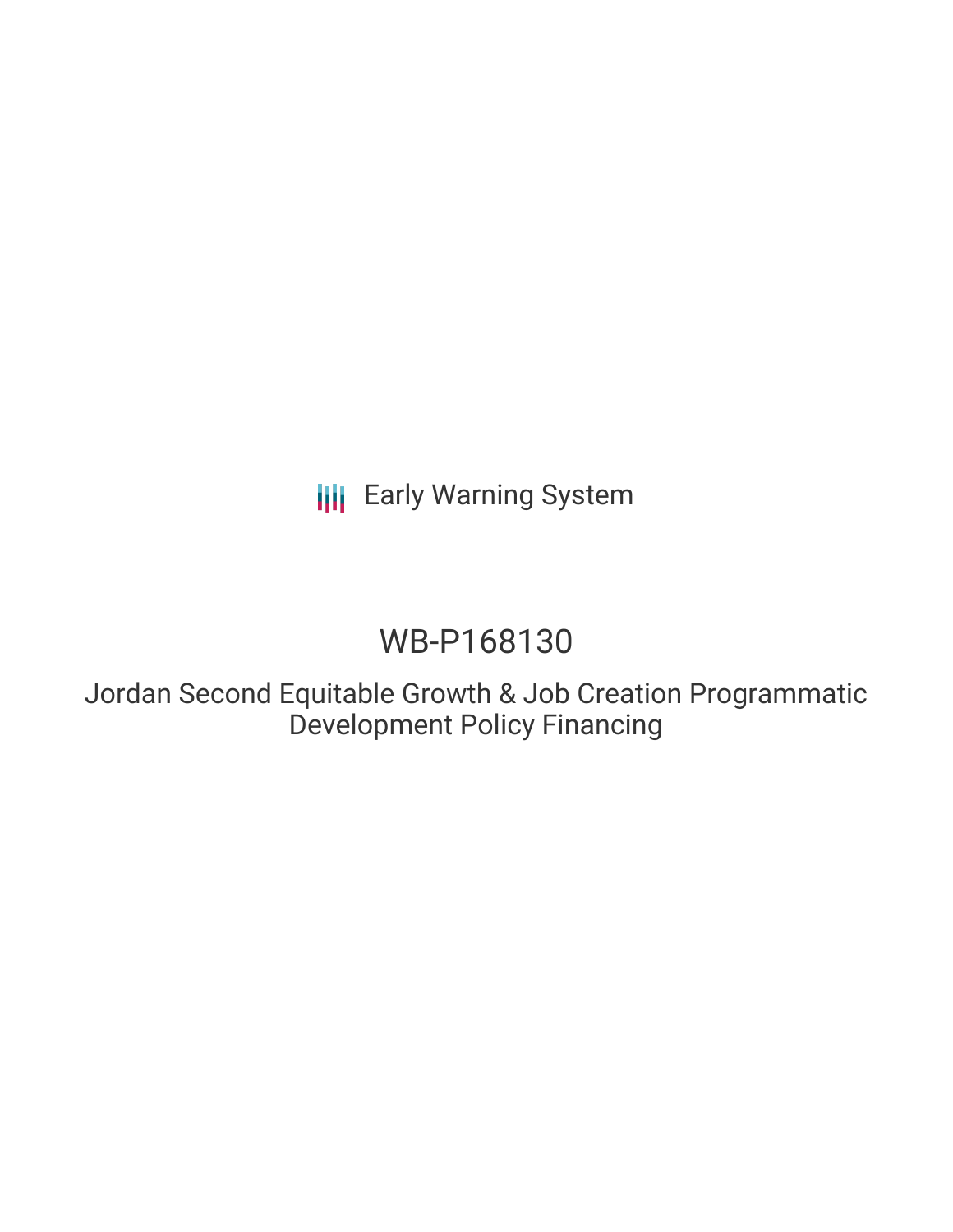

#### Early Warning System Jordan Second Equitable Growth & Job Creation Programmatic Development Policy Financing WB-P168130

#### **Quick Facts**

| <b>Countries</b>               | Jordan                      |
|--------------------------------|-----------------------------|
| <b>Financial Institutions</b>  | World Bank (WB)             |
| <b>Status</b>                  | Proposed                    |
| <b>Bank Risk Rating</b>        | U                           |
| <b>Voting Date</b>             | 2019-06-04                  |
| <b>Borrower</b>                | Hashemite Kingdom of Jordan |
| <b>Sectors</b>                 | Finance, Industry and Trade |
| <b>Investment Type(s)</b>      | Loan                        |
| <b>Investment Amount (USD)</b> | \$1,450.00 million          |
| <b>Project Cost (USD)</b>      | \$1,450.00 million          |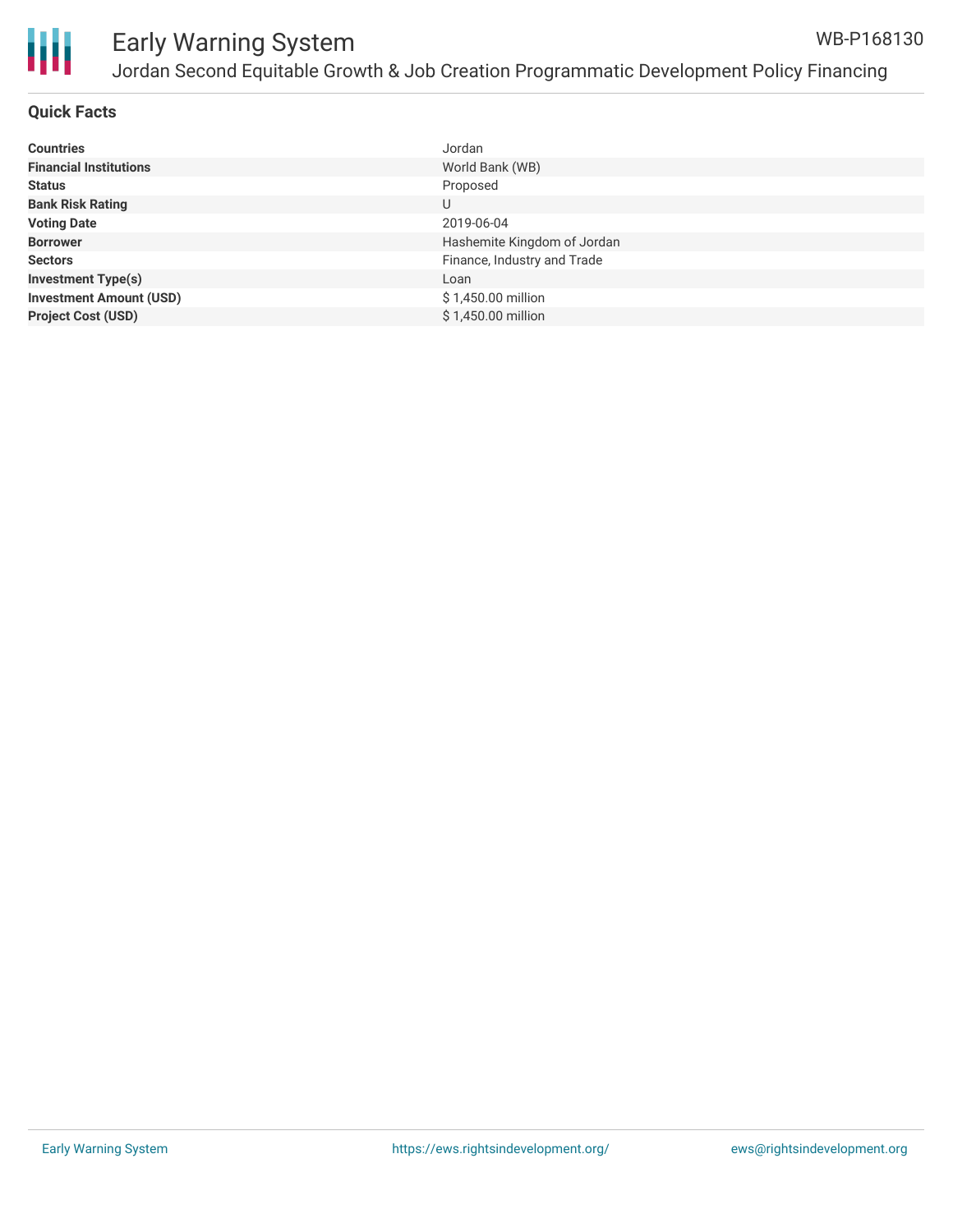

### **Project Description**

According to bank documnets, the objective of the Second Equitable Growth and Job Creation Programmatic is largely unchanged from DPL-1. To reflect Government objective of reforming FDI, procurement and PPP legislation as well as the commitment to create a more sustainable energy sector and green growth, the objective has been amended to: (i) reduce business costs and improve market accessibility, and to encourage new investment, (ii) create more flexible and integrated labor markets and

provide better and more efficient social assistance, and (iii) improve fiscal sustainability and take more informed public sector decisions regarding energy sector sustainability and efficiency, and risk.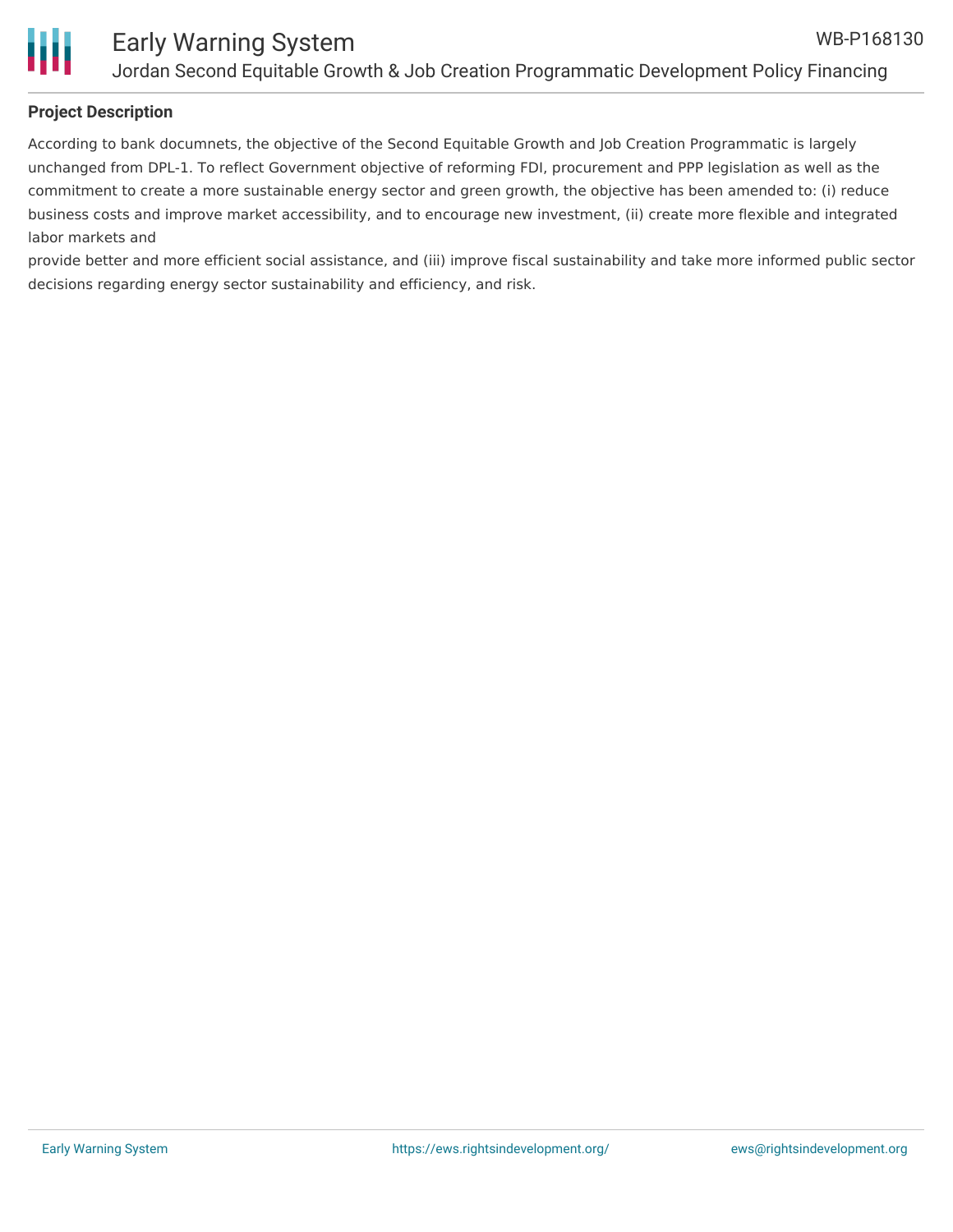

## Early Warning System

Jordan Second Equitable Growth & Job Creation Programmatic Development Policy Financing WB-P168130

#### **Investment Description**

World Bank (WB)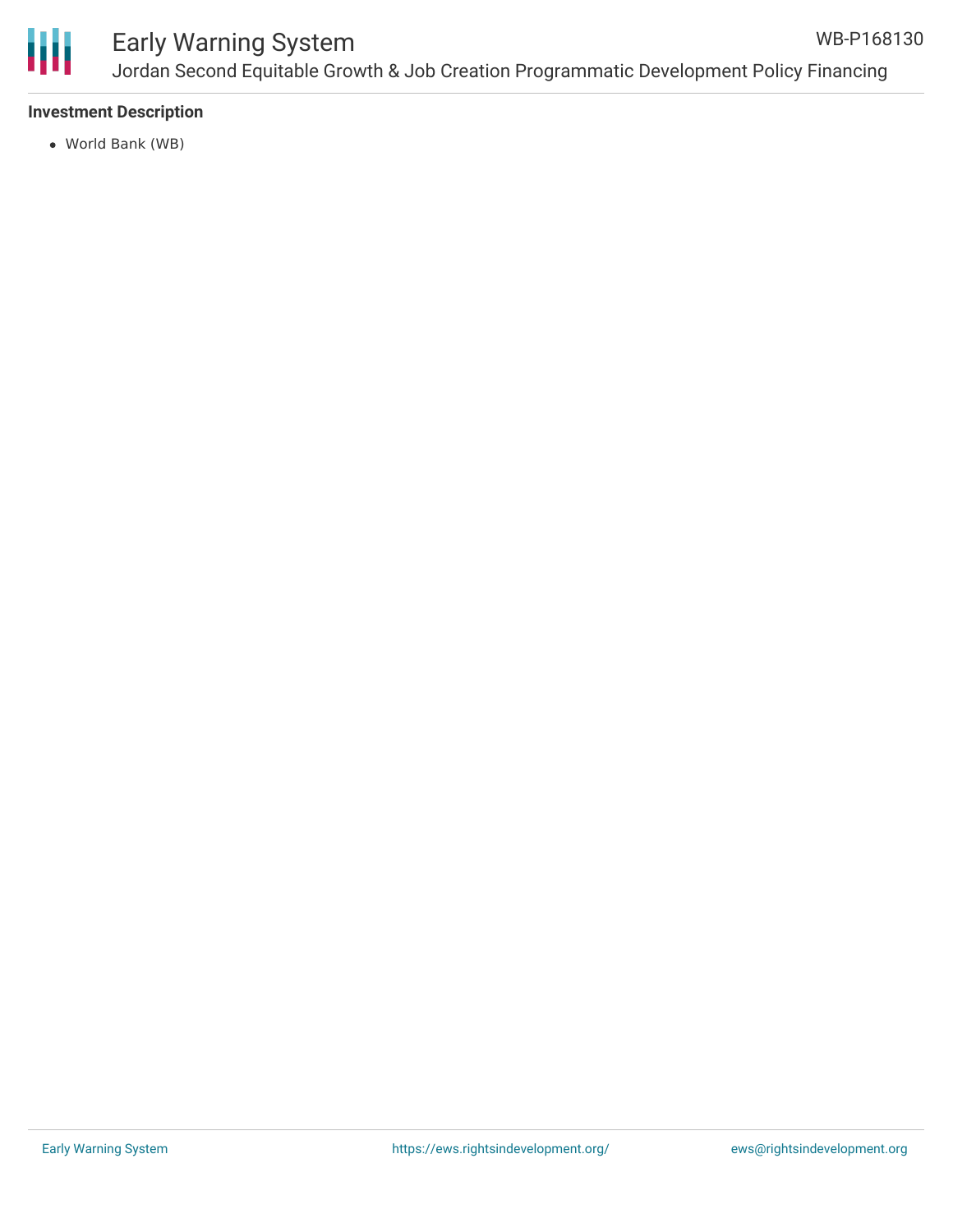

#### **Contact Information**

Christos Kostopoulos, Ali H. Abukumail, Alvaro S. Gonzalez Lead Economist

**Borrower:** Hashemite Kingdom of Jordan Abdulhakim Shibli [secretarygeneral@mof.gov.jo](mailto:secretarygeneral@mof.gov.jo)

#### **Implementing Agency:**

Ministry of Planning and International Cooperation Maher Abdulrahim [Maher.Abdelrahim@MOP.GOV.JO](mailto:Maher.Abdelrahim@MOP.GOV.JO)

#### **ACCOUNTABILITY MECHANISM OF WORLD BANK**

The World Bank Inspection Panel is the independent complaint mechanism and fact-finding body for people who believe they are likely to be, or have been, adversely affected by a World Bank-financed project. If you submit a complaint to the Inspection Panel, they may investigate to assess whether the World Bank is following its own policies and procedures for preventing harm to people or the environment. You can contact the Inspection Panel or submit a complaint by emailing ipanel@worldbank.org. You can learn more about the Inspection Panel and how to file a complaint at: http://ewebapps.worldbank.org/apps/ip/Pages/Home.aspx.